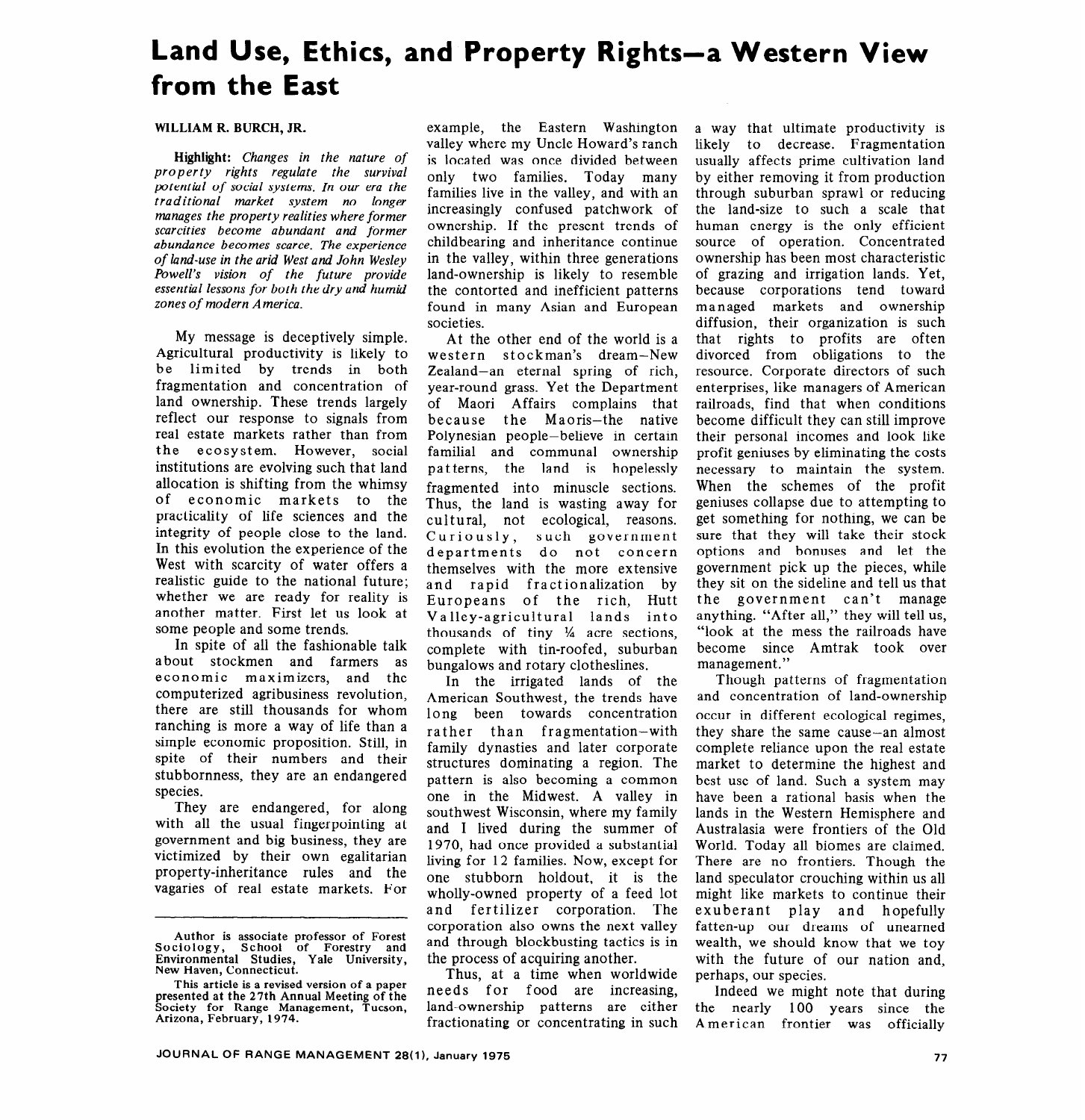closed, there has been a slow adaptation to the limits of reality (Burch, 1971). The late nineteenth century and early twentieth brought federal and state forest preserves, changes in the size of homestead claims for the arid Western states, establishment of national and state parks, zoning laws, grazing laws, creation of the Forest Service, the Bureau of Land Management, the Soil Conservation Service, and many other actions which represent withdrawals of land from the vagaries of the marketplace and the creation of systems where decisions are made on the basis of land capability rather than price. Thus, the first stage of adjustment was public ownership of large tracts of land and the creation of professional specialists who could identify the capability of the land and could regulate use accordingly.

Today we are entering the second evolutionary phase, where controls are being directed to private land-owners, often without purchase of such rights, and to managing the professional managers. Many states now have seashore, wetland, and streambelt laws which inhibit rights of use on privately-owned lands. New York State, for example, has created agricultural preservation zones which limit uses other than agriculture, and it has enacted strong restrictions upon privately-owned lands in the Adirondack Forest Preserve. Several other states are exploring similar options. Along the seashore we are moving toward the realization that the sea as a resource and a dumping ground cannot remain a vestige of laissez-faire economics; the Wilderness Act and the National Environmental Policy Act represent attempts to more clearly specify the rights, actions, and obligations of the professionals who were created in the first stage of "de-marketing" resource

Slowly and stumblingly we are officially recognizing that airsheds, watersheds, the oceans, natural beauty, and agricultural lands have reasons that real estate markets cannot understand. But perhaps the most significant change is that life scientists are beginning to have some voice in land decisions.

Though this voice is far from the grand eloquence of the Council of Economic Advisors, some persons in public life are beginning to believe that life scientists may know more about relations between *habitat, economy,*  and *community* than the C.E.A. Let me briefly define these three concepts and thereby indicate something of the difference in land-use approaches by life scientists and economists.

*Habitat* usually refers to a particular configuration of geology, climate, biomass, and topography which permits certain energy and nutrient flows to characterize a given locale. A *community* is an assemblage of animals (including man) and/or plants with a given regularity, structure, and frequency of interaction such that it can be distinguished from other such assemblages. Economy is a term which has had unintended confusions because it defines both a discipline of study and a process to be studied. Thus, life scientists focus upon *interspecific* trophic exchanges; whereas most economists focus upon exchanges within a particular species, and indeed a particular culture and time frame-Western Europe within the past 200 years.

Because their central metaphor-the market-is seen as the regulator of all necessary exchanges, economists often have a more benign view of environmental issues than do life scientists. Further, in other economies such as nomadic pastoralism or hunting-gathering, signals of adjustment come from a relevant trophic level (Rappaport, 1967, 1971); thus shifts to new grazing areas or waterholes are directly perceived meanings which maintain a certain ecologic balance. In market economies such signals are indirect and seldom heard and thus the "good news" of a rising GNP attempts to ignore the "bad news" of a deteriorating ecosystem.

This distinction is important when we consider the "development" of communities because such a notion is most often identified in terms which fit the measurements of modern economists. A ''developing community" is one which has consistent growth in the production and consumption of those goods which command a monetary price and which can be summed in some arbitrary index such as the per capita income, trade balance, or gross product. Community development, in this sense, means the destruction of an existing community's values and the substitution of another set of values. A hunter-gatherer group in the Khalahari desert, a nomadic pastoral group in the Sahara, a pueblo group in Arizona, a Spanish-American group in New Mexico, or a Norwegian dairy community in Wisconsin must convert its web of natural and social relations into "commodities" which command a price . . . or remain "underdeveloped."

However, our Western arid lands should remind us that economic development in one setting is most often offset by the "de-development"

of communities in other settings. Cottrell's (1972) study of the modern American desert community, "Caliente," presents typical findings. Caliente was a convenient stop for steam engines crossing the desert from Salt Lake City to Los Angeles, and experienced all the bloom and boom such transporation exchanges mean. However, with the introduction of diesel engines, the railway company no longer had a use for the community and left it to slowly stagnate. In his study Cottrell found that the business and professional people who paid the greatest costs in terms of economic change retained all the myths of the market system-such as "the price of one's labor is the appropriate measure of his worth;" "hard work and deferred gratification bring rewards;" "welfare and cooperation are morally wrong." Ironically, given the ecological and resource base of the town, the only means for its persistence has been a form of long-distance welfarism. As Cottrell (1972:84) describes it:

The income of most Caliente people comes from outside sources who pay Caliente people for doing things mostly for each other. They care for the sick. They educate their own children. They work to rehabilitate juvenile girls. They house and provide amenities for older people. They provide parks and other free services for the traveler. They maintain law and order. They keep dependent people from falling below a standard which is set, not in Caliente, but in the state capital or in Washington. *So* it is only as people elsewhere maintain their own values and the social structure that this requires that Caliente is provided with an income. But with that income it can continue to teach and maintain a set of values that are in many respects contradictory to the values that make the community viable.

Such contradictions between myths and realities seem to abound in human societies. Thus, our individualistic Southwestern states have grown to expect the rest of the states to subsidize the shrinking of a limited water table, the exporting of a saline solution downstream, and then to subsidize the surplus cotton resulting from the previous subsidization. Apparently indirect "community development" in the Western Calientes becomes "welfarism" only when applied to urban minority communities.

Certainly, "community development" in the Western arid lands has seldom considered the realities presented in John Wesley Powell's 1878 *Report on the Arid Lands of the United States.* But then Powell was determined to prevail over